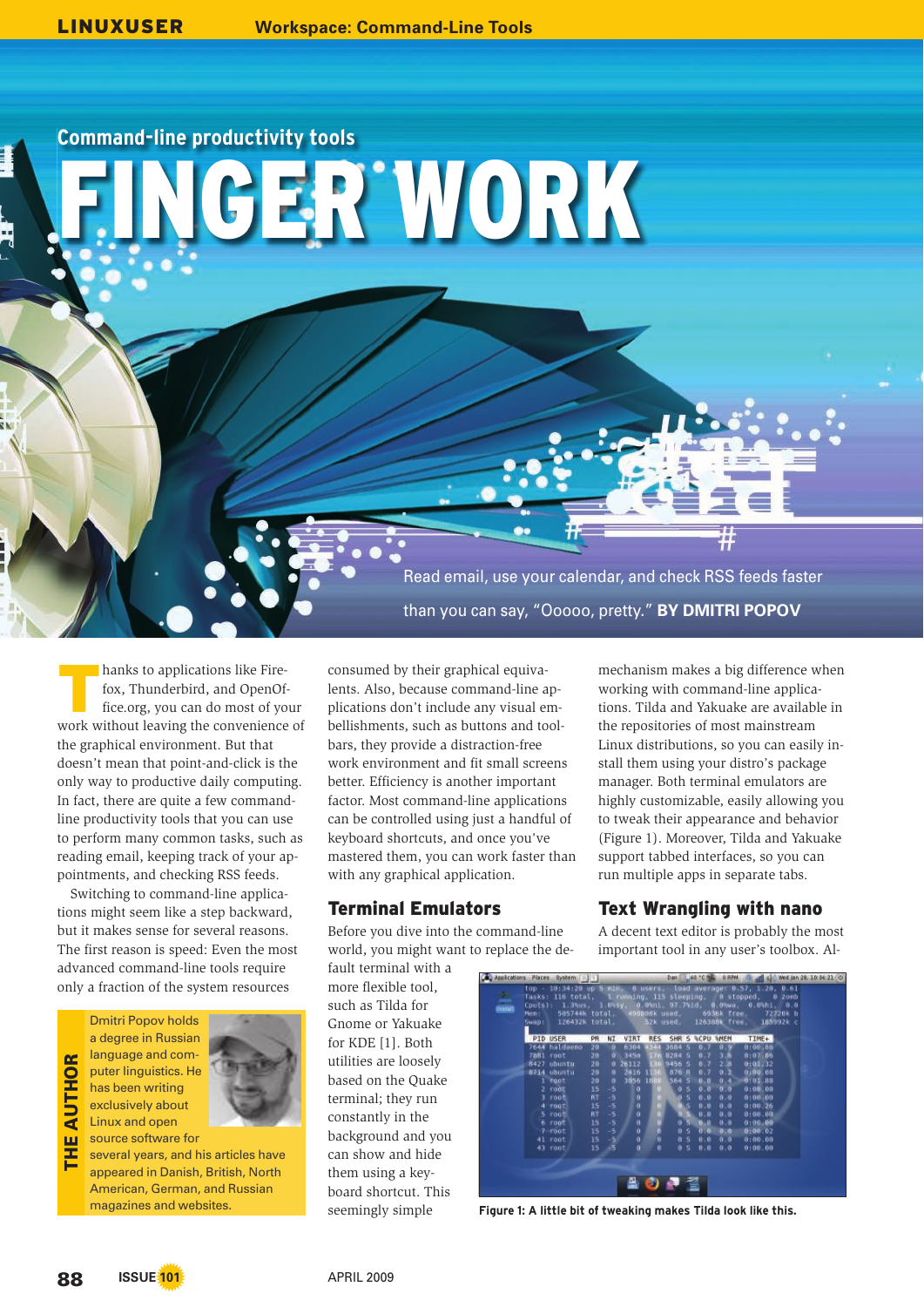| File Edit View Terminal Tabs Help<br>File Edit View Terminal Tabs Help<br>* Snownews 1.5.9<br>GNU nano 2.0.7<br>File: /etc/nanorc<br>OpenOffice.org Engineering at Sun<br>The framework project and community contributions for OpenOffice.org 3.1 - Part 1<br>The Template Browser is alive!<br>What's up in 00o 3.1?<br>New: 00o-DEV 3.1 Developer Snapshot (build DEV300_m39) available<br>New: OpenOffice.org 3.0.1 release candidate 2 (build 000300 m15) available<br>and what about make?<br>ooocon2008 videos on library.network.com<br>Yet Another Great Community Contribution<br>OpenOffice.org API plugin for NetBeans 2.0.3<br>24 hour QA chat at 13th of January 2009<br>OpenOffice.org : What was done in 2008<br>The video : the complex world of QA on OOo<br>New: OpenOffice.org 3.0.1 Release Candidate 1 (build 000300 m14) available<br>ODF@WWW - Video of my Talk at the OOoConf 2008<br>OpenOffice.org User Survey Data from 11-12/2008<br>ODF@WWW - Heading for 0.1<br>New: OOo-DEV 3.0 Developer Snapshot (build 000300 ml3) available<br>Mistaking version control for collaboration support<br>New: 00o-DEV 3.1 Developer Snapshot (build DEV300 m37) available<br>Merging with Subversion<br>Project "Renaissance" - Create a New User Interface for 000<br>Working on Calc Performance Bottlenecks<br>New: 00o-DEV 3.0 Developer Snapshot (build DEV300 m36) available<br>[ Read 260 lines ]<br>Y Prev Page<br><b>C</b> WriteOut<br><sup>o</sup> R Read File<br>^W Where Is<br><b>NK Cut Text</b><br><b>CO</b> Cur Pos<br>$\rightarrow$ No link<br><b>AJ</b> Justify<br><b>AU</b> UnCut Text <b>AU</b> To Spell<br>N Next Page<br>Press 'q' to return to main menu, 'h' to show help. | 同<br>$\Box$ $\Box$<br>$d$ mpop@easypeasy-netbook: ~ | $\Box$ $\Box$ $X$<br>$\Box$<br>dmpop@easypeasy-netbook: ~       |
|--------------------------------------------------------------------------------------------------------------------------------------------------------------------------------------------------------------------------------------------------------------------------------------------------------------------------------------------------------------------------------------------------------------------------------------------------------------------------------------------------------------------------------------------------------------------------------------------------------------------------------------------------------------------------------------------------------------------------------------------------------------------------------------------------------------------------------------------------------------------------------------------------------------------------------------------------------------------------------------------------------------------------------------------------------------------------------------------------------------------------------------------------------------------------------------------------------------------------------------------------------------------------------------------------------------------------------------------------------------------------------------------------------------------------------------------------------------------------------------------------------------------------------------------------------------------------------------------------------------------------------------------------------------------------------------------------------------------|-----------------------------------------------------|-----------------------------------------------------------------|
| Sample initialization file for GNU nano.<br>## Please note that you must have configured nano with --enable-nanorc<br>## for this file to be read! Also note that this file should not be in<br>## DOS or Mac format, and that characters specially interpreted by the<br>## shell should not be escaped here.<br>##<br>## To make sure a value is disabled, use "unset <option>".<br/>##<br/><math>\#</math> For the options that take parameters, the default value is given.<br/>## Other options are unset by default.<br/>##<br/><math>#</math> Quotes inside string parameters don't have to be escaped with<br/>## backslashes. The last double quote in the string will be treated as<br/>## its end. For example, for the "brackets" option, ""')&gt;]}" will match<br/><math>## "</math>, ', ', ), &gt;, 1, and }.<br/>## Use auto-indentation.<br/><math>#</math> set autoindent<br/>## Backup files to filename~.<br/># set backup<br/><math>#</math> The directory to put unique backup files in.<br/># set backupdir ""</option>                                                                                                                                                                                                                                                                                                                                                                                                                                                                                                                                                                                                                                                                     |                                                     |                                                                 |
|                                                                                                                                                                                                                                                                                                                                                                                                                                                                                                                                                                                                                                                                                                                                                                                                                                                                                                                                                                                                                                                                                                                                                                                                                                                                                                                                                                                                                                                                                                                                                                                                                                                                                                                    |                                                     | openoffice.org                                                  |
|                                                                                                                                                                                                                                                                                                                                                                                                                                                                                                                                                                                                                                                                                                                                                                                                                                                                                                                                                                                                                                                                                                                                                                                                                                                                                                                                                                                                                                                                                                                                                                                                                                                                                                                    |                                                     |                                                                 |
| <b>C</b> Get Help<br><b>Exit</b>                                                                                                                                                                                                                                                                                                                                                                                                                                                                                                                                                                                                                                                                                                                                                                                                                                                                                                                                                                                                                                                                                                                                                                                                                                                                                                                                                                                                                                                                                                                                                                                                                                                                                   |                                                     |                                                                 |
|                                                                                                                                                                                                                                                                                                                                                                                                                                                                                                                                                                                                                                                                                                                                                                                                                                                                                                                                                                                                                                                                                                                                                                                                                                                                                                                                                                                                                                                                                                                                                                                                                                                                                                                    |                                                     |                                                                 |
| Figure 2: Nano supports word count and spell check.                                                                                                                                                                                                                                                                                                                                                                                                                                                                                                                                                                                                                                                                                                                                                                                                                                                                                                                                                                                                                                                                                                                                                                                                                                                                                                                                                                                                                                                                                                                                                                                                                                                                |                                                     | Figure 3: Snownews makes it a breeze to keep tabs on RSS feeds. |

though there are quite a few text editors you can choose from, nano [2] strikes a perfect balance between power and ease of use. Nano is bundled with many popular Linux distros, and you can launch it by running the *nano* command. All actions in nano are done using keyboard shortcuts, and you can see the most important ones at the bottom of the screen. You can periodically save the file during editing using the  $Ctrl + O$  shortcut. To exit nano, press Ctrl+X. If you exit nano from a modified file, it will prompt you to save it first.

Like any text editor worth its salt, nano supports the cut and paste actions. The  $Ctrl + K$  shortcut cuts a single line. To paste the line, place the cursor where you want to insert the line and press Ctrl+U. To move multiple lines, cut them using the  $Ctrl + K$  shortcut, then paste them all together by pressing  $Ctrl + U.$ 

If you need to cut a single word or a text fragment, press  $Ctrl + 6$  or  $Alt + A$ , select the text you want, then press  $Ctrl + K$  to cut it. You can then paste the snippet using the  $Ctrl + U$  shortcut.

Performing a text search in nano is also easy: Hit Ctrl+W, enter the search string, and press Enter. To find the same string again, press  $Ctrl + W$  again and hit Enter. To perform the search and replace action, press  $Ctrl + \setminus$ , specify a search string and its replacement, and press Enter. Then you can choose whether you want to replace only the first found match or all occurrences of the search string.

Although nano is not designed to replace a dedicated word processor, it has both word count and spell-checking features, which make it a perfect tool for drafting articles or taking notes (Figure 2). To view the current word count, press the Meta key followed by D. Which key is defined as Meta depends on your system; in most cases it's either the Esc or Windows key. To run a spell check, press Ctrl+T. By default, nano uses its own interactive spell checker that requires the *spell* program to be installed on your system. Alternatively, you can force nano to use the *aspell* program instead. To do this, open the *nanorc* file for editing as root using the *nano/etc/nanorc* command, and uncomment the following line:

#### set speller "aspell -x -c"

While you're at it, you might want to tweak other settings, too. For example, if you want to enable the mouse in nano, uncomment the *set mouse* option. This allows you to use the mouse to place the

cursor, set the mark, and execute shortcuts.

#### Snownews

If you start your day with checking RSS feeds from your favorite websites, Snownews [3] is for you (Figure 3). This simple yet efficient command-line RSS reader sports a few time-saving features that make it easier to man-

age multiple RSS feeds. For starters, Snownews can import existing RSS feeds in the OPML format, which can come in rather handy when transferring your RSS subscriptions from another application. To import an OPML file into Snownews, run the following command (where *rssfeeds.opml* refers to the actual OPML file):

opml2snow rssfeeds.opml >>  $\triangledown$ ~/.snownews/urls

Like any other command-line application, Snownews is controlled via keyboard shortcuts, and you can evoke the help screen containing a full list of all available shortcuts along with their brief descriptions by pressing the *h* key. If you have a few dozen RSS feeds, you can group them using the *Categories* feature (the *C* key), which allows you to assign multiple categories to each RSS feed. You can then use the *g* key to view only the

| ALPINE 2.00<br>SETUP CONFIGURATION                                            |                                                      | Folder: INBOX |                                                            | $19,023$ Messages + |
|-------------------------------------------------------------------------------|------------------------------------------------------|---------------|------------------------------------------------------------|---------------------|
| Personal Name                                                                 |                                                      |               | = <no "dmitri="" popov"="" set:="" using="" value=""></no> |                     |
| User Domain                                                                   | $=$ qmail.com                                        |               |                                                            |                     |
| SMTP Server (for sending)                                                     | = smtp.qmail.com:587/tls                             |               |                                                            |                     |
| NNTP Server (for news)                                                        | $=$ <no set="" value=""></no>                        |               |                                                            |                     |
| <b>Inbox Path</b>                                                             |                                                      |               | = {imap.qmail.com/ssl/user=lazylegs@qmail.com}inbox        |                     |
| Incoming Archive Folders                                                      | $=$ <no set="" value=""></no>                        |               |                                                            |                     |
| Pruned Folders                                                                | $=$ <no set="" value=""></no>                        |               |                                                            |                     |
| Default Fcc (File carbon copy)                                                | = <no "sent-mail"="" set:="" using="" value=""></no> |               |                                                            |                     |
| Default Saved Message Folder                                                  |                                                      |               | = <no "saved-messages"="" set:="" using="" value=""></no>  |                     |
| Postpone Folder                                                               |                                                      |               | = <no "postponed-msgs"="" set:="" using="" value=""></no>  |                     |
| Read Message Folder                                                           | $=$ <no set="" value=""></no>                        |               |                                                            |                     |
| Form Letter Folder                                                            | = <no set="" value=""></no>                          |               |                                                            |                     |
| Trash Folder                                                                  | = <no "trash"="" set:="" using="" value=""></no>     |               |                                                            |                     |
| Literal Signature                                                             | $=$ <no set="" value=""></no>                        |               |                                                            |                     |
| Signature File                                                                |                                                      |               | = <no ".signature"="" set:="" using="" value=""></no>      |                     |
| Feature List                                                                  | $\equiv$                                             |               |                                                            |                     |
| Set Feature Name                                                              |                                                      |               |                                                            |                     |
|                                                                               |                                                      |               |                                                            |                     |
| [ Composer Preferences ]                                                      |                                                      |               |                                                            | (default)           |
| [X] Allow Changing From                                                       |                                                      |               |                                                            |                     |
| Alternate Compose Menu                                                        |                                                      |               |                                                            |                     |
| Alternate Role (#) Menu                                                       |                                                      |               |                                                            |                     |
| Compose Cancel Confirm Uses Yes                                               |                                                      |               |                                                            |                     |
| ] Compose Rejects Unqualified Addresses<br>] Compose Send Offers First Filter |                                                      |               |                                                            |                     |
| 1 Ctrl-K Cuts From Cursor                                                     |                                                      |               |                                                            |                     |
|                                                                               |                                                      |               |                                                            |                     |
| [ ] Delete Key Maps to Ctrl-D                                                 |                                                      |               |                                                            |                     |

Figure 4: You can tweak virtually every aspect of Alpine.